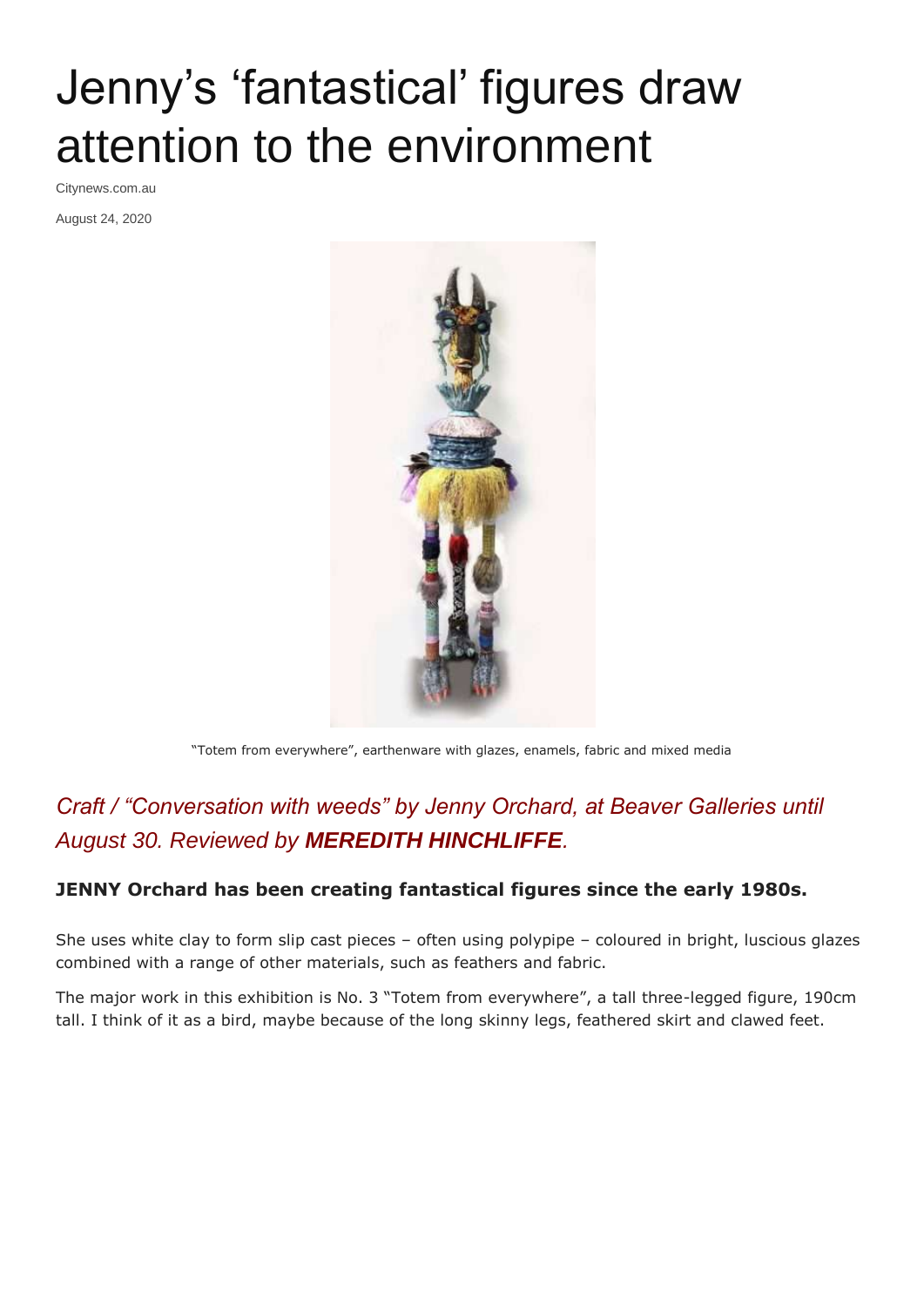

"Remembering Bush Ghost", earthenware with glazes and enamels

Each work has a unique personality, and No. 2 "Remembering Bush Ghost" is one of the perkiest in this show. From the front, she – definitely a female – has a painted face, with earrings, a necklace and various appendages which could be brooches. Her toes are painted, and her eyes are heavily outlined. Turn her around, however, and she has a reptilian tail.

No. 13, "Hemlock Lizard", is more threatening and, to me, a masculine creature. He has a pointed snout, with bared teeth. Four-legged, three are legs similar, with the fourth more menacing and a different colour. The claws on each are turned upwards.



"Hemlock Lizard", earthenware with glazes and enamels

Orchard's work is extraordinarily skilled and involves a great deal of detailed hand-building. She draws inspiration from her early life in Zimbabwe and from her rich imagination. Her work has been called